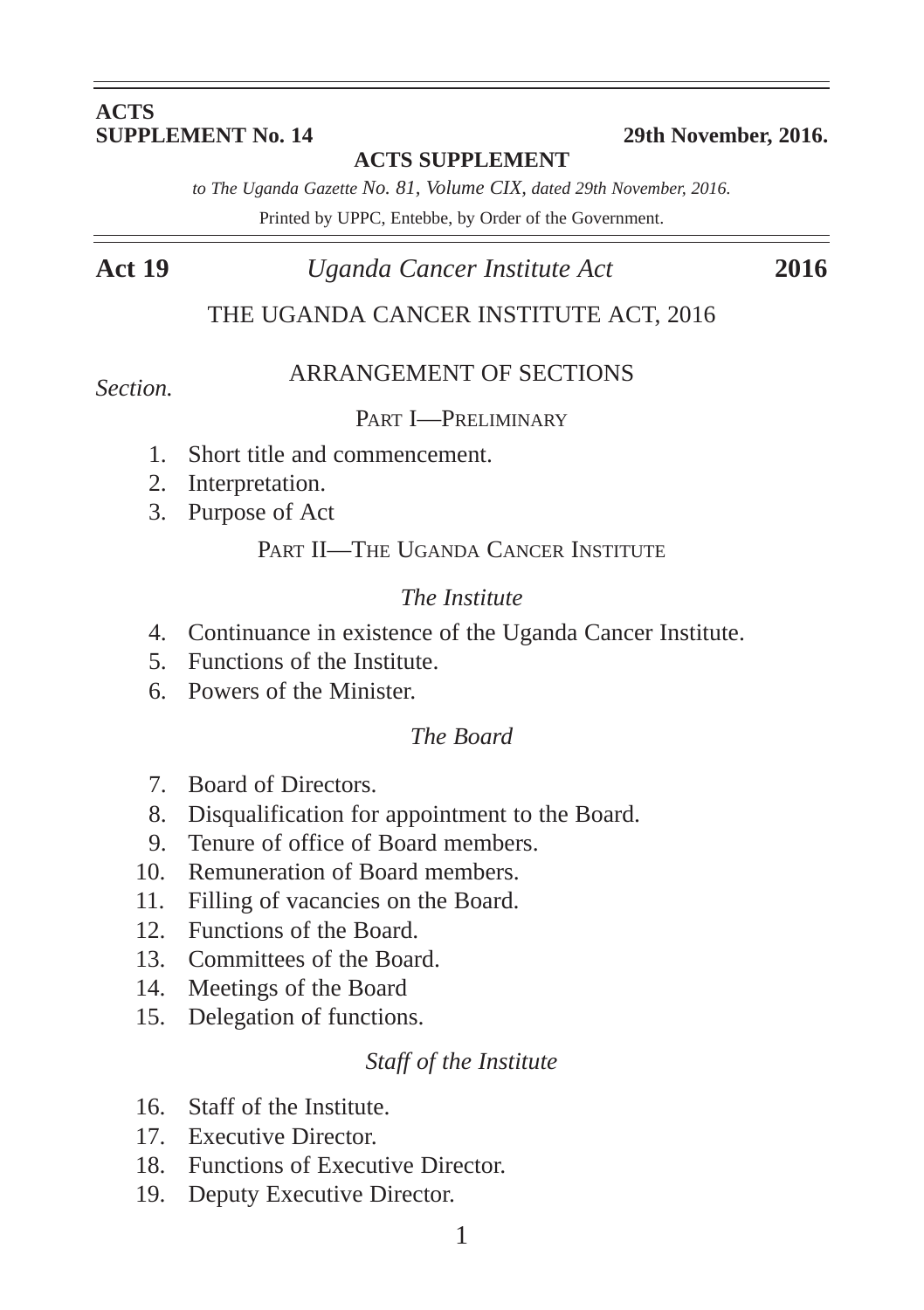*Section.*

*Finances of the Institute.*

- 20. Funds of the Institute.
- 21. Power to open and operate bank accounts.
- 22. Borrowing powers.
- 23. Estimates.
- 24. Financial year of Institute.
- 25. Accounts.
- 26. Audit.
- 27. Annual report.
- 28. Compliance with Public Finance Management Act, 2015.

#### PART III—GENERAL PROVISIONS.

- 29. Vesting of control and management of health units.
- 30. Protection from liability.
- 31. Validity of acts of the Board.
- 32. Consultants.
- 33. Regulations.

#### PART IV—TRANSITIONAL AND SAVINGS

- 34. Transfer of assets and liabilities.
- 35. Pending proceedings and claims.
- 36. Employees of the Uganda Cancer Institute.

#### SCHEDULES

### SCHEDULE 1 — CURRENCY POINT SCHEDULE 2 — MEETINGS OF THE BOARD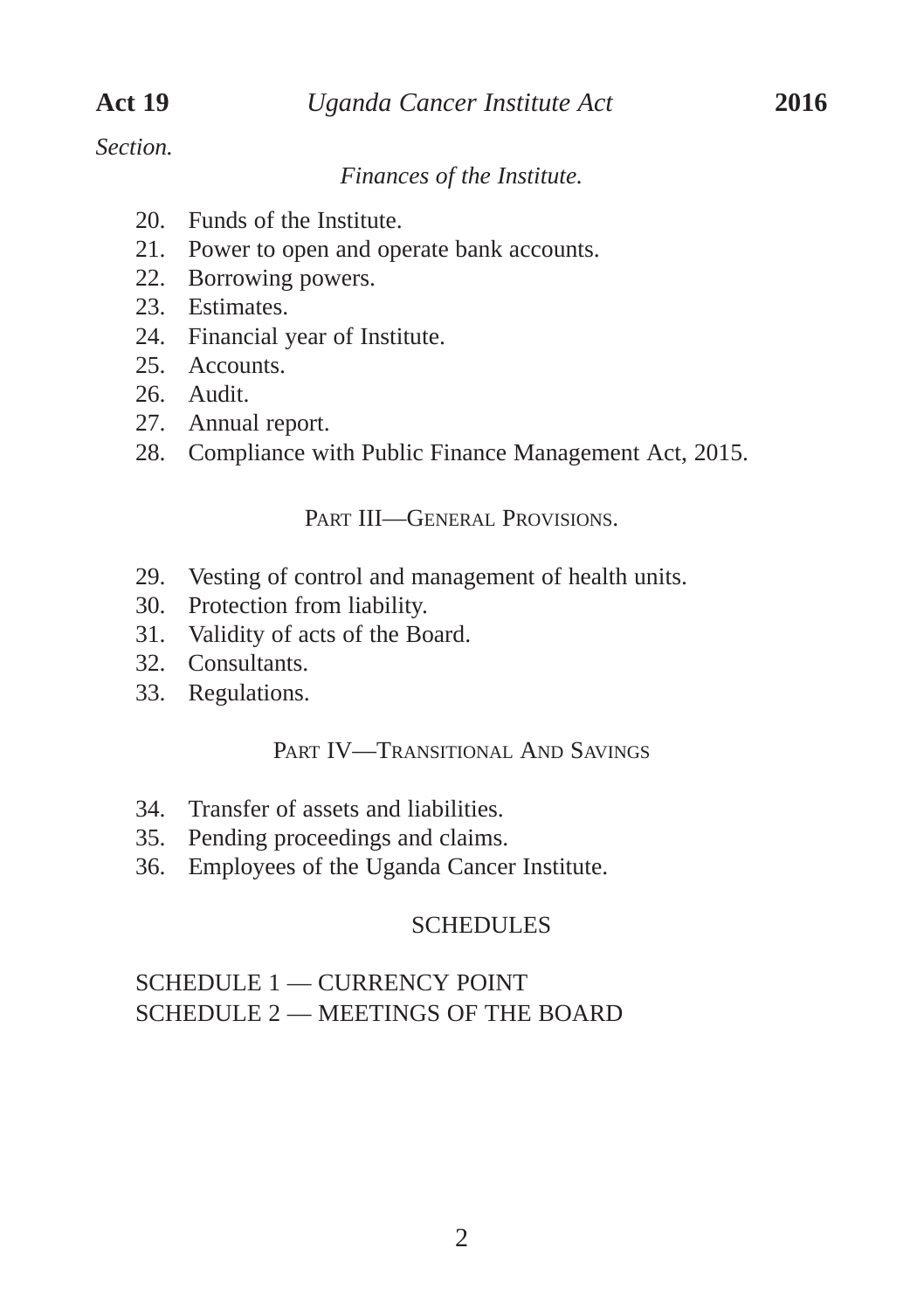#### **THE UGANDA CANCER INSTITUTE ACT, 2016**

**An Act to establish the Uganda Cancer Institute as a body corporate, to provide for the functions of the Institute, to establish the Board of Directors of the Institute, to provide for the terms and conditions of service of the staff of the Institute, to provide for the finances of the Institute, to provide for the transition of the Uganda Cancer Institute in existence immediately before the commencement of the Act to the Uganda Cancer Institute established by the Act, with respect to assets and liabilities, legal proceedings and claims and the employment of the staff of the Institute and for other related matters.**

DATE OF ASSENT: 5th July, 2016.

*Date of Commencement:* Section 1(2).

BE IT ENACTED by Parliament as follows:

PART I—PRELIMINARY

#### **1. Short title and commencement.**

(1) This Act may be cited as the Uganda Cancer Institute Act, 2016.

(2) This Act shall come into force on a day appointed by the Minister, by statutory instrument.

#### **2. Interpretation.**

In this Act, unless the context otherwise requires—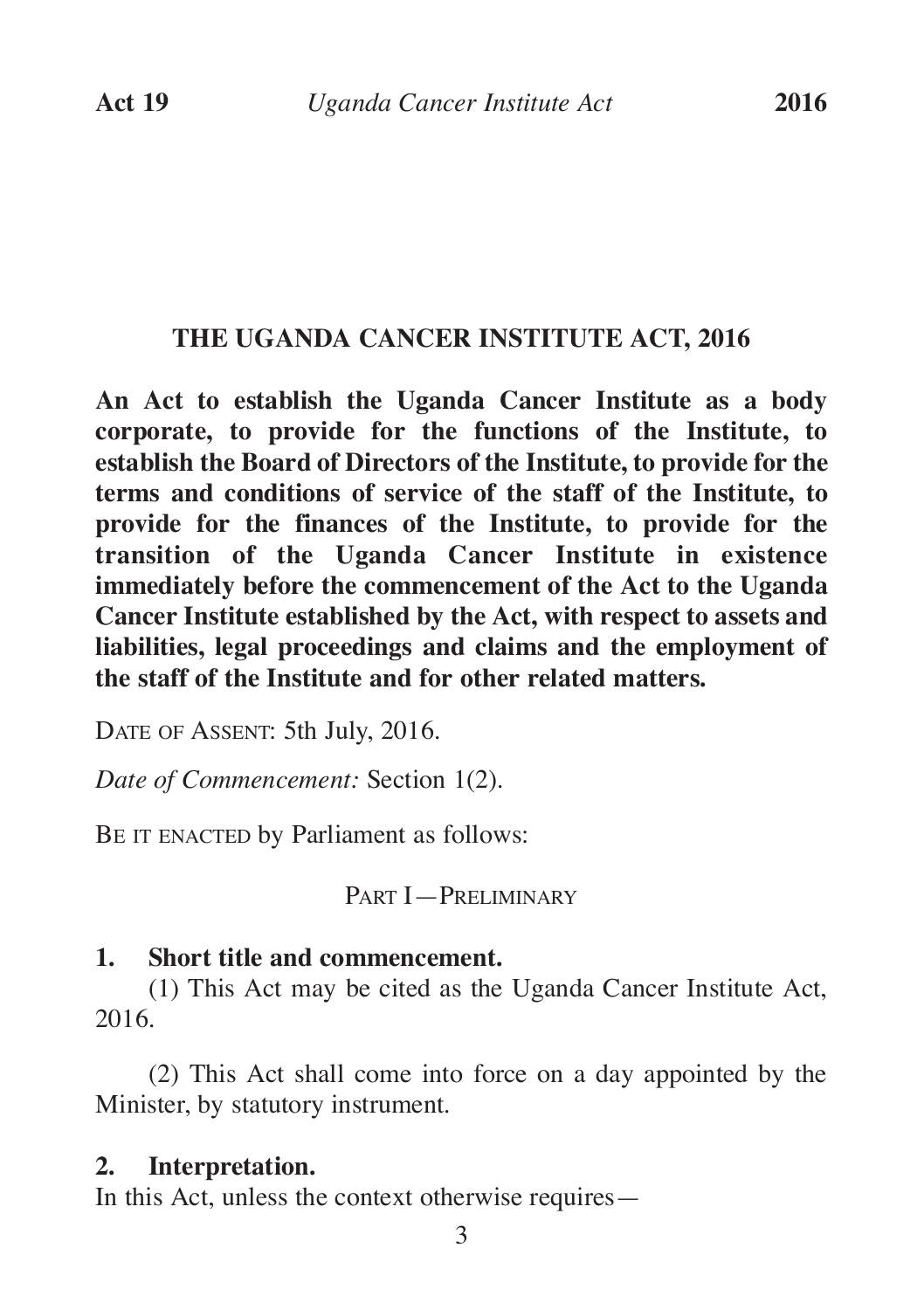"Board" means the Board of Directors of the Uganda Cancer Institute established under section 7;

"currency point" has the meaning assigned to it in Schedule 1;

- "Executive Director" means the Executive Director of the Institute appointed under section 17;
- "highly specialised medicines" include chemotherapeutic agents and devices related to cancer treatment;
- "Institute" means the Uganda Cancer Institute specified in section 4 of this Act;

"Minister" means the Minister responsible for health.

### **3. Purpose of Act.**

The purpose of this Act is to—

- (a) establish an autonomous cancer institute with the mandate to undertake and coordinate the management of cancer and cancer related diseases in Uganda;
- (b) establish a modern cancer institute with international standards to address the challenges of treating cancer and cancer related diseases;
- (c) reduce the referral of cancer patients abroad;
- (d) ensure timely access to highly specialised cancer medication; and
- (e) increase the capacity of the Ugandan oncologists to handle specialised cancer conditions and to empower an institute that will oversee the management of other health units which handle cancer related conditions.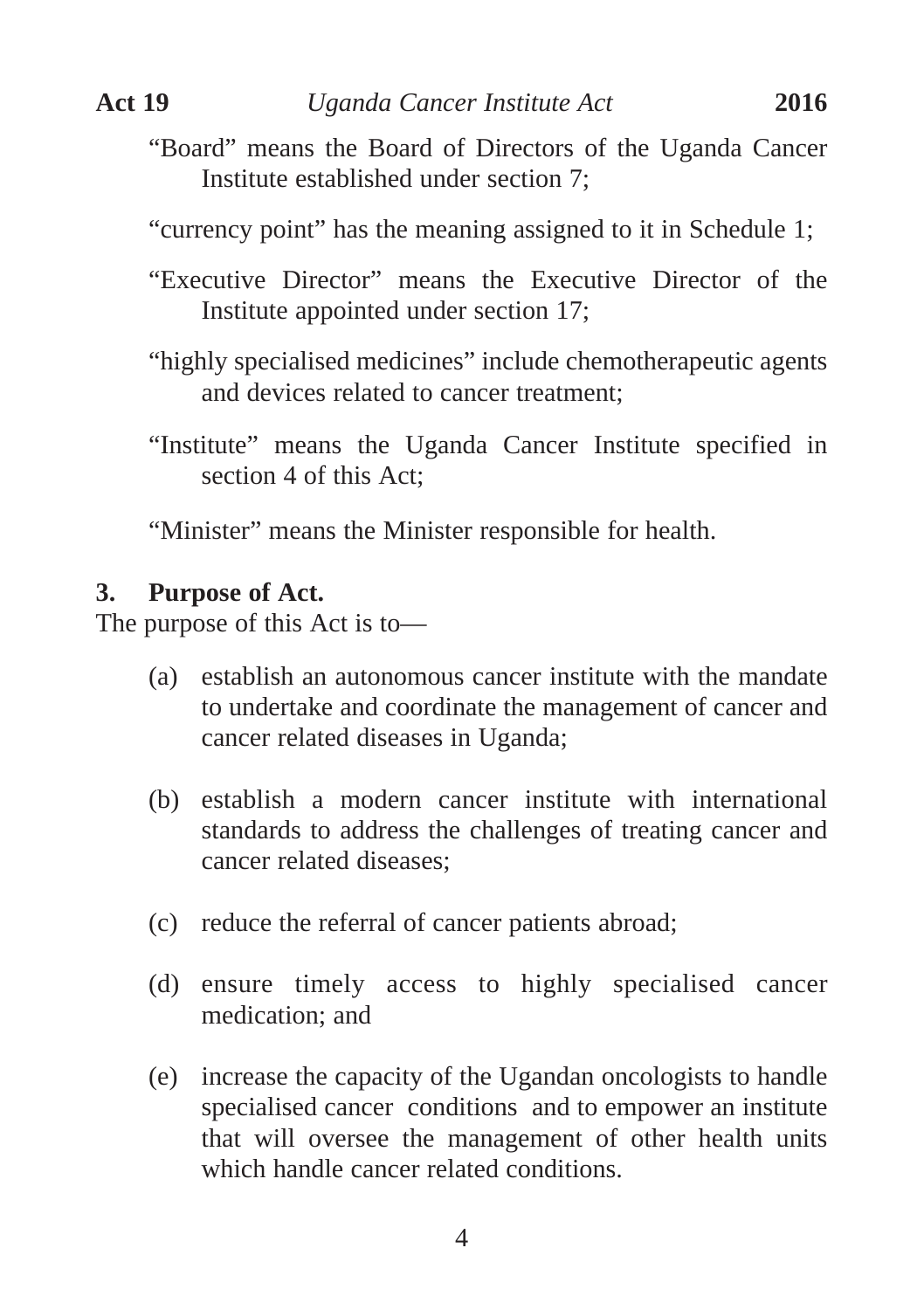#### PART II—THE UGANDA CANCER INSTITUTE

#### *The Institute*

# **4. Continuance in existence of the Uganda Cancer Institute.**

(1) The Uganda Cancer Institute in existence immediately before the commencement of this Act is continued in existence subject to the provisions of this Act.

(2) The Institute shall be a body corporate with perpetual succession and an official seal and may, for the discharge of its functions under this Act—

- (a) acquire, hold and dispose of moveable and immovable property;
- (b) sue and be sued in its corporate name; and
- (c) do all acts and things as a body corporate may lawfully do.

#### **5. Functions of the Institute.**

The functions of the Institute are—

- (a) to develop policy on the prevention, diagnosis and treatment for cancers and on the care for patients with cancer and cancer related diseases, and to coordinate the implementation of the policy;
- (b) to undertake and coordinate the prevention and treatment of cancers in Uganda;
- (c) to provide comprehensive medical care services to patients affected with cancer and cancer related diseases;
- (d) to provide palliative care and rehabilitation services to patients with cancer;
- (e) to oversee the management of cancer and cancer related services in public and private health centres;
- (f) to establish and manage regional cancer units;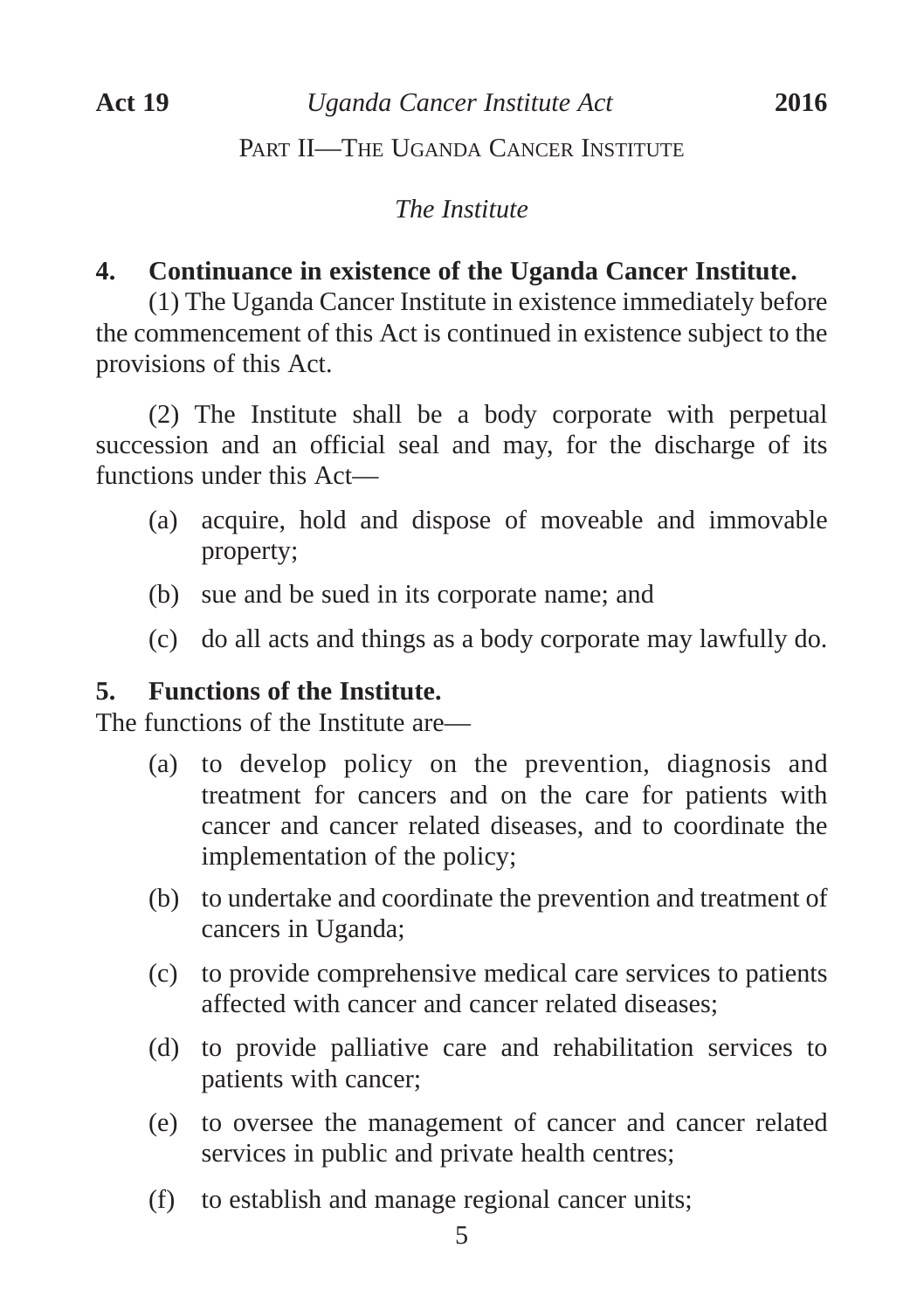- (g) to conduct or coordinate cancer related research activities in Uganda and outside Uganda;
- (h) to conduct or cause to be conducted training in oncology and related fields;
- (i) to promote and provide public education on cancer and cancer related matters;
- (j) to procure highly specialised medicines, medical supplies, and equipment for the Institute;
- (k) to provide consultancy services; and
- (l) to do any other act that is necessary for the functions of the Institute.

#### **6. Powers of the Minister.**

(1) The Minister may give policy directions, in writing, to the Institute.

(2) The directions given by the Minister under subsection (1) shall be consistent with the purposes and provisions of this Act with respect to the functions of the Institute and shall not adversely affect or interfere with the independence of the Institute or the performance of the functions and exercise of the powers of the Institute under this Act.

### *The Board*

### **7. Board of Directors.**

(1) The Institute shall have a Board of Directors, which shall be the governing body of the Institute and shall be responsible for the general direction and supervision of the Institute.

(2) The Board shall consist of the following eigth members who shall be persons of high moral character, proven integrity and competence—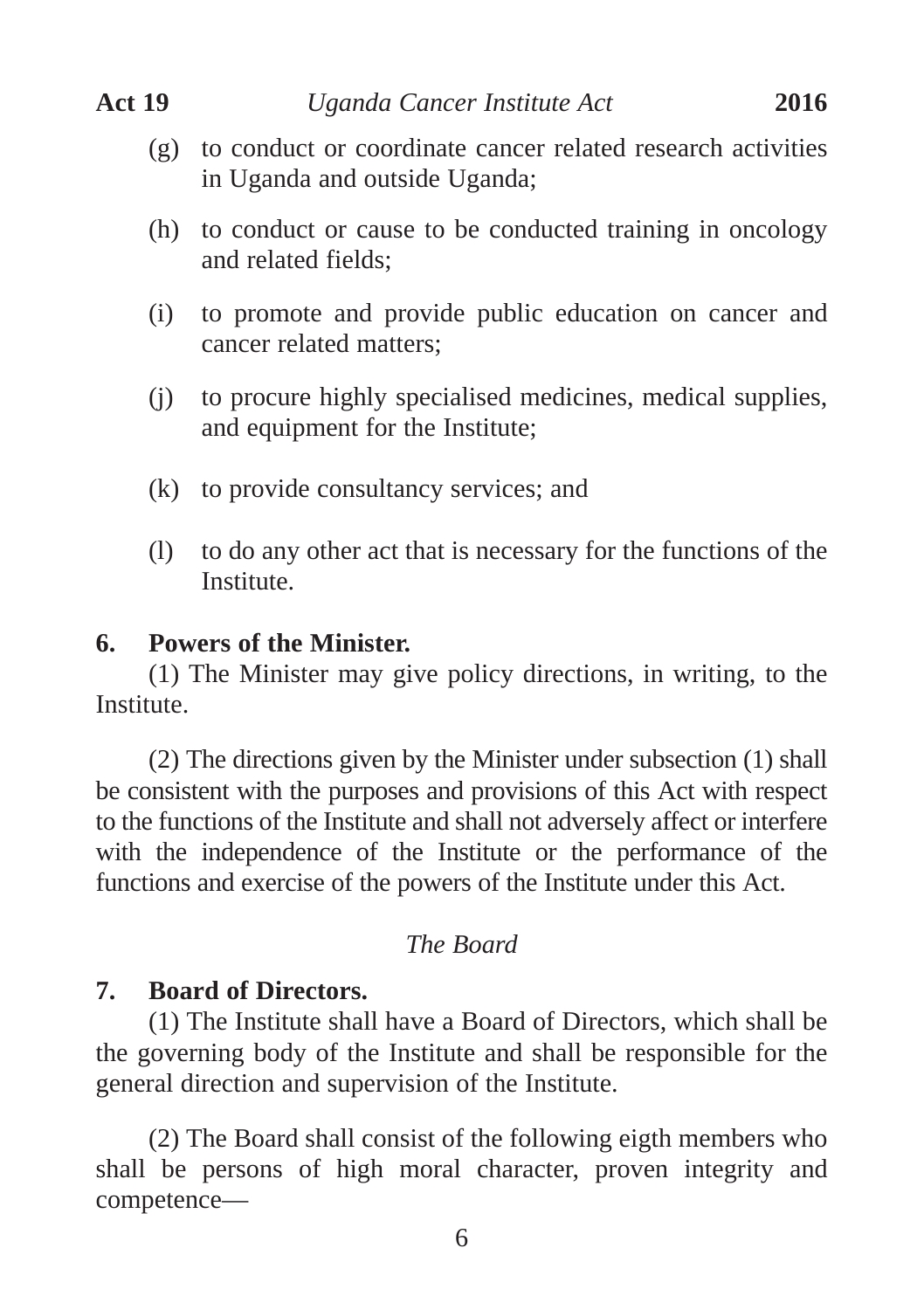- (a) the Chairperson;
- (b) the Director of Clinical Services;
- (c) the Executive Director of Mulago Hospital;
- (d) a representative of the Ministry responsible for energy with expertise in atomic energy;
- (e) a representative of the colleges and schools of health science of the public universities, with knowledge in cancer research;
- (f) a representative of the Palliative Care Association;
- (g) a representative of the cancer related civil society organisations; and
- (h) the Executive Director, who shall be an *ex officio* member.

(3) A member of the Board referred to in subsection (2) (a), (f) and (g) shall be a person qualified in and with experience of not less than ten years and proven capacity in the relevant field.

(4) The members of the Board shall be appointed by the Minister, with the approval of Cabinet.

(5) The Executive Director shall be the Secretary to the Board.

### **8. Disqualification for appointment to the Board.**

A person shall not be appointed to the Board who—

(a) has been convicted of an offence under this Act or of an offence involving dishonesty or fraud by a competent court in Uganda or outside Uganda;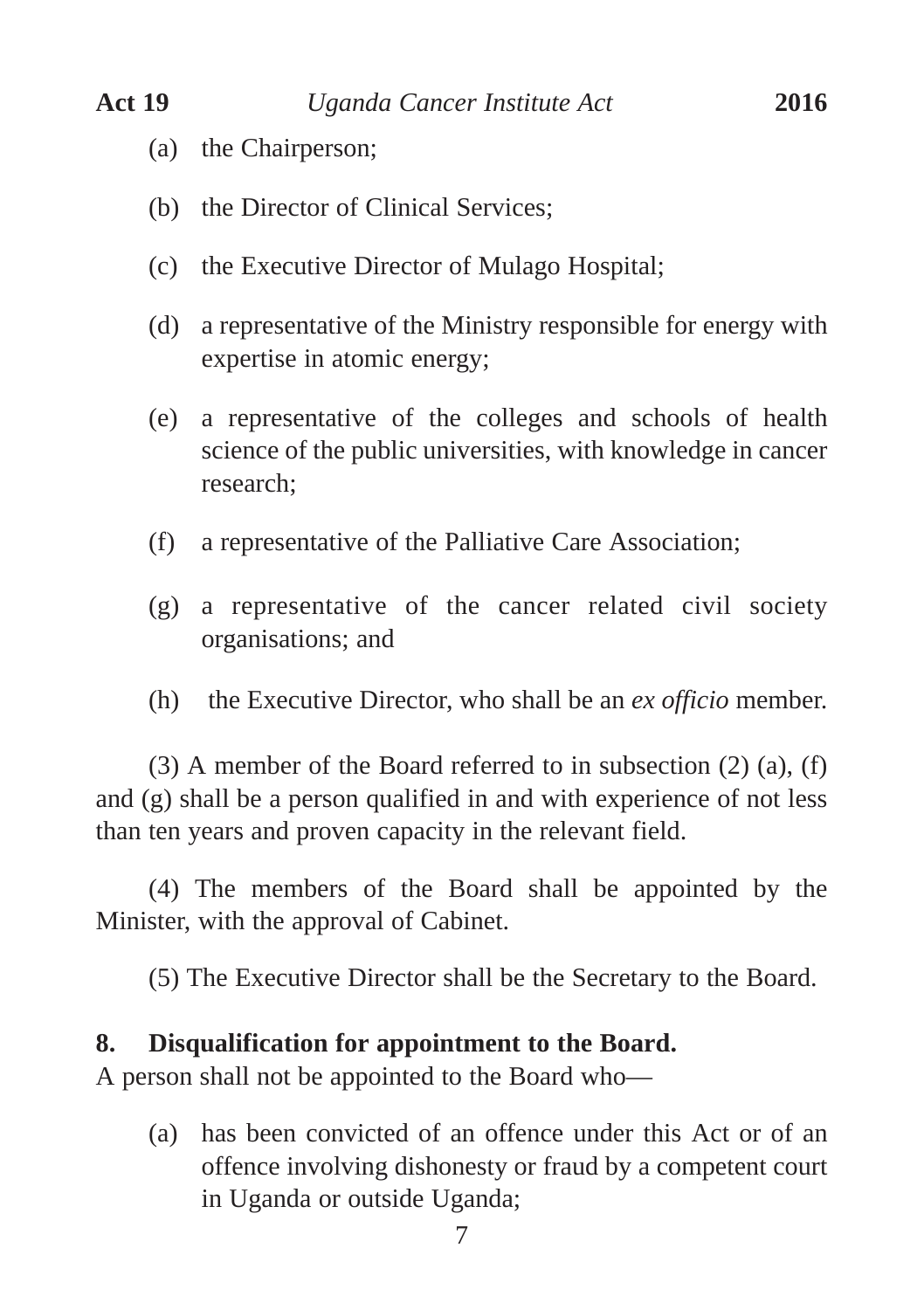- (b) has been convicted of an offence and sentenced to a term of imprisonment for six months or more by a competent court in Uganda or outside Uganda without the option of a fine;
- (c) is an undischarged bankrupt, or has made any assignment or arrangement with his or her creditors; or
- (d) is a Member of Parliament, a Minister or a member of a local government council.

#### **9. Tenure of office of Board members.**

(1) A member of the Board referred to in section  $7(2)(a)$ , (f) and (g) shall hold office for a term of four years and is eligible for reappointment for one more term.

(2) A member of the Board may, at any time, resign his or her office by letter addressed to the Minister, giving notice of not less than one month.

(3) The members of the Board shall hold office on terms and conditions specified in their instruments of appointment.

(4) The Minister may, at any time, remove a member of the Board—

- (a) if information relating to the conduct of the member, which could have precluded his or her appointment if it had been made available to the Minister, is brought to the attention of the Minister;
- (b) for incompetence;
- (c) for misbehaviour or misconduct;
- (d) for failure to disclose, at a Board meeting, a matter in which he or she has an interest;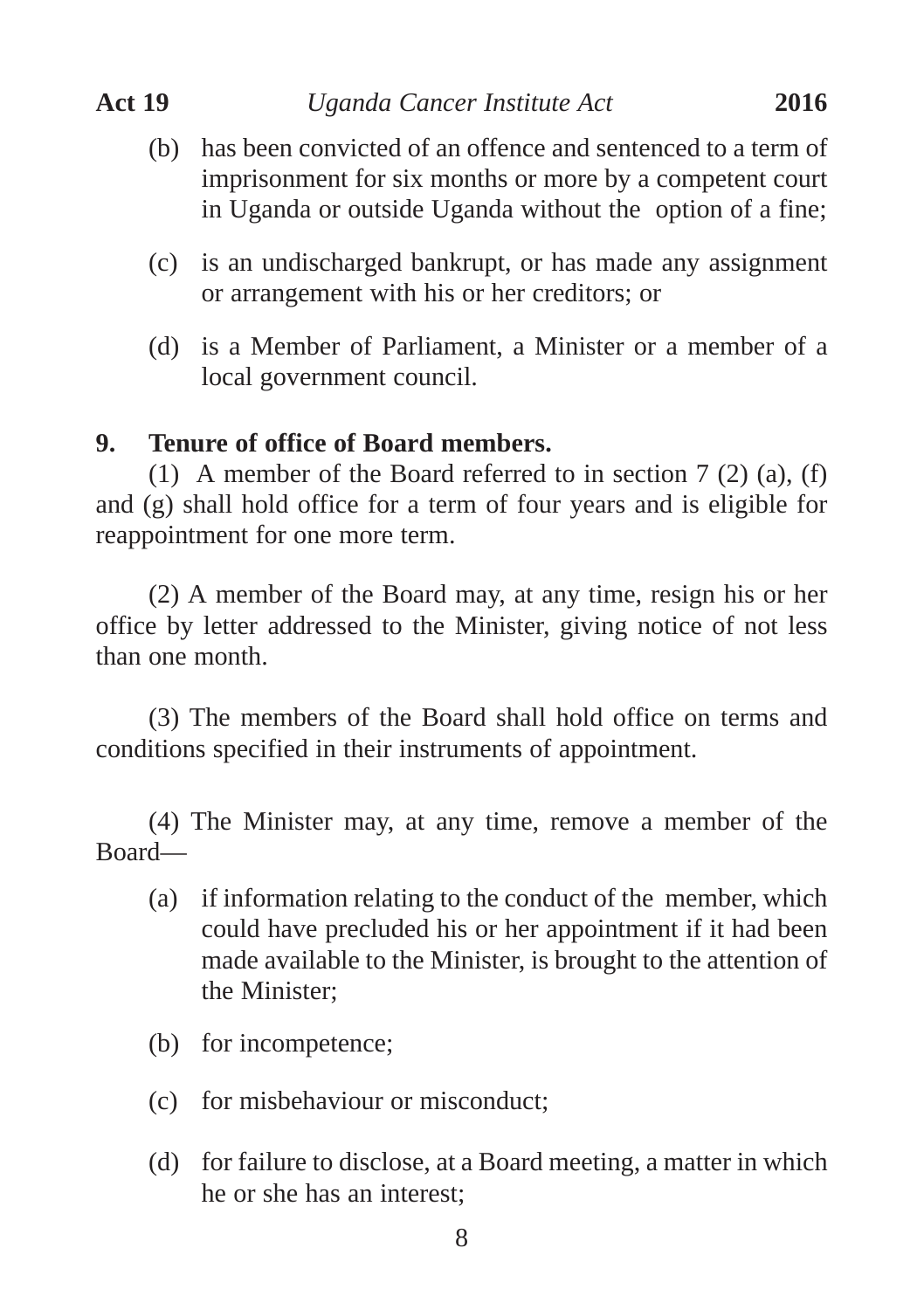- (e) for inability to perform the functions of his or her office arising from infirmity of body or mind;
- (f) who is convicted of an offence and sentenced to a term of imprisonment for six months or more by a competent court in Uganda or outside Uganda;
- (g) for bankruptcy or insolvency; or
- (h) for absence, without the prior permission of the Chairperson, or where it is the Chairperson, without reasonable cause to the satisfaction of the Minister, for more than four consecutive meetings of the Board, or absence from Uganda for more than twelve months.

#### **10. Remuneration of Board members.**

The members of the Board shall be paid such remuneration as the Minister, in consultation with the Minister responsible for finance, may determine.

#### **11. Filling of vacancies on the Board.**

(1) Where a member of the Board resigns, dies, is removed from office, or is for any other reason unable to act as a member of the Board, the Chairperson shall notify the Minister of the vacancy within one month after the occurrence of the vacancy.

(2) The Minister shall, after being notified of the vacancy under subsection (1), appoint in accordance with section 7, another person to the Board to hold office for the remainder of the term of the previous member.

(3) Where the vacancy referred to in subsection (1) is of the Chairperson of the Board, the Secretary to the Board shall notify the Minister of the vacancy and the Minister shall appoint another person to the office of Chairperson for the remainder of the term of the Chairperson's term of office.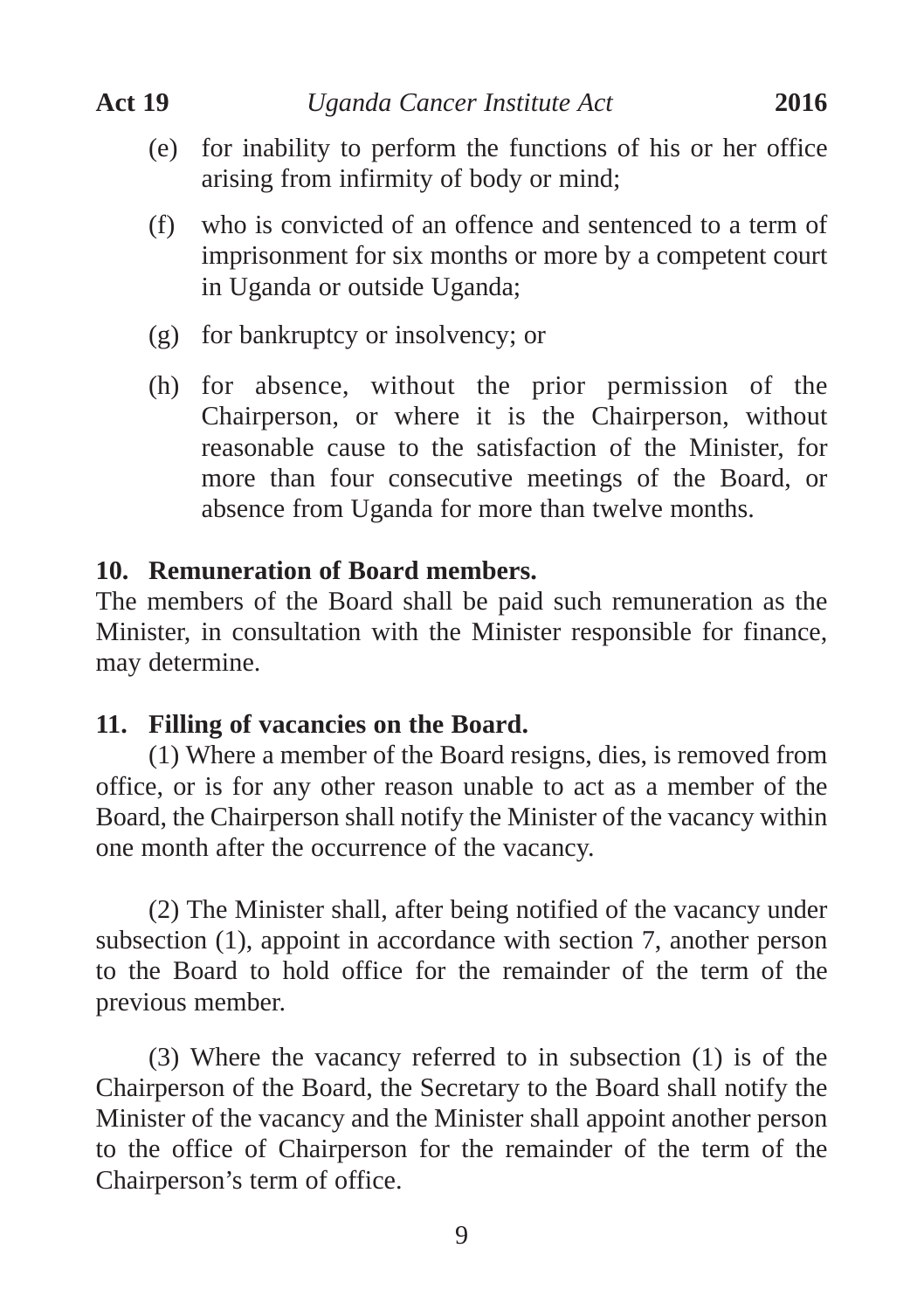#### **Act 19** *Uganda Cancer Institute Act* **2016**

#### **12. Functions of the Board.**

(1) The Board is responsible for the general direction and supervision of the Institute.

(2) Without prejudice to the generality of subsection (1), the Board shall—

- (a) oversee the operations of the Institute;
- (b) advise the Minister on cancer disease related matters, policy and strategic issues;
- (c) review and approve business and operational plans, budgets, reports and audited financial statements of the Institute;
- (d) appoint, promote and discipline staff of the Institute, terminate service of the staff of the Institute and approve the terms and conditions of service of the staff of the Institute;
- (e) provide guidance to the Executive Director and the employees of the Institute; and
- (f) perform any other function conferred by this Act or which may be necessary for the proper implementation of this Act.

#### **13. Committees of the Board.**

(1) The Board may appoint committees of the Board to advise the Board on any matter or to perform a function of the Institute as the Board may determine.

(2) A committee appointed under this section shall consist of a chairperson, who shall be a member of the Board, and two other members of the Board.

(3) The Board shall, in writing, specify the terms and conditions of service of the members of a committee.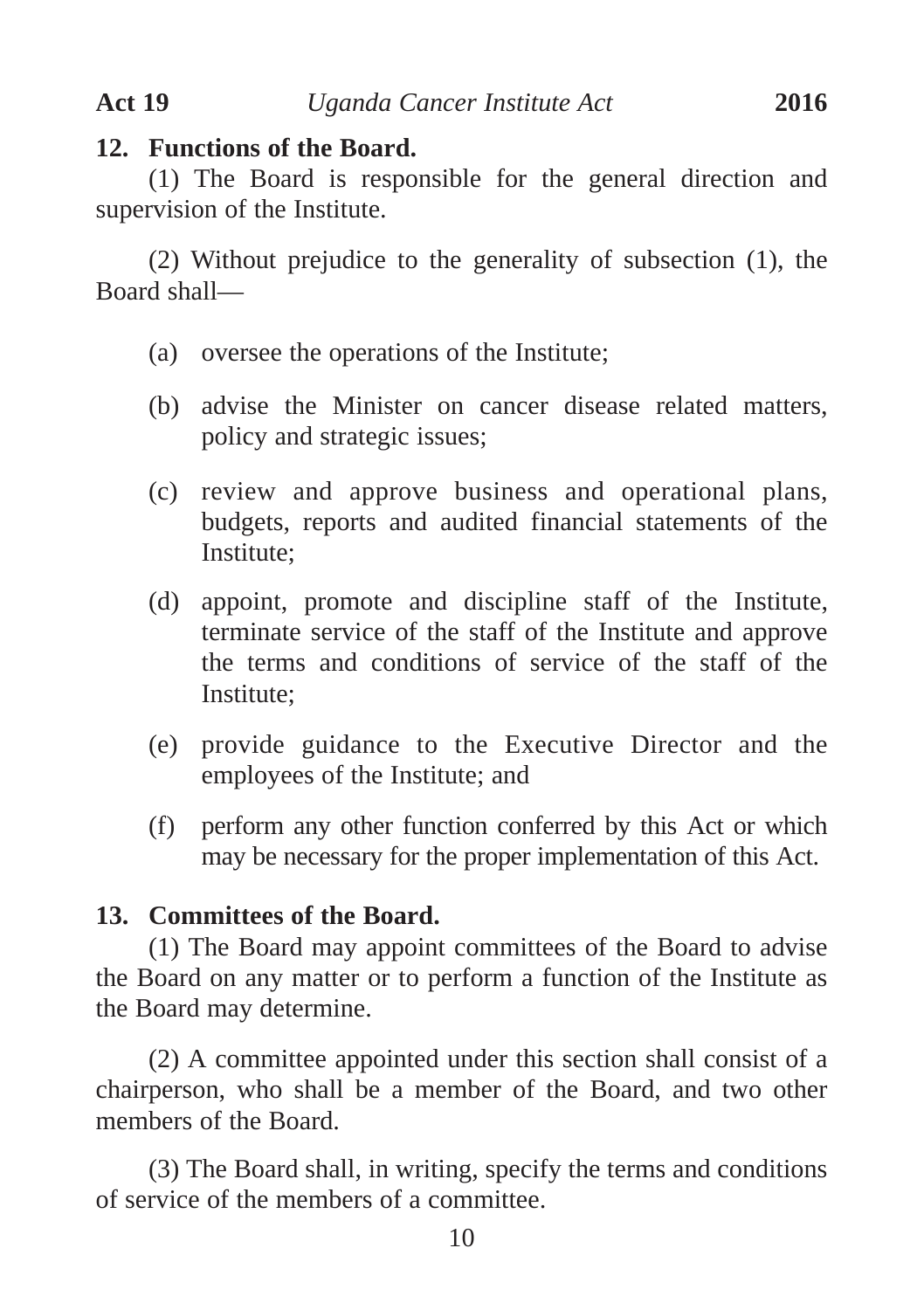(4) The members of a committee appointed under this section shall be paid such allowances as the Board may determine.

(5) The Board may require a committee appointed under this section to act jointly or in co-operation with any other committee.

(6) Subject to any direction given by the Board, a committee appointed under this section may regulate its own procedure.

#### **14. Meetings of the Board.**

The meetings of the Board shall be conducted in accordance with Schedule 2.

#### **15. Delegation of functions.**

(1) The Board may, by instrument of delegation, delegate to the Chairperson, a member of the Board, a member of staff of the Institute or to a committee established under section 13, any of the functions of the Institute.

(2) The terms and conditions regulating the exercise of the powers delegated under this section shall be contained in the instrument of delegation.

(3) A person shall, in the exercise of a delegated power under this section, comply with any directions as the Board may, communicate in writing.

(4) A person aggrieved by the decision of a person to whom powers, duties or functions are delegated under this section, may appeal to the Board.

*Staff of the Institute.*

### **16. Staff of the Institute.**

(1) The Institute shall have an Executive Director, a Deputy Executive Director and such other staff as may be necessary for the effective performance of the functions of the Institute.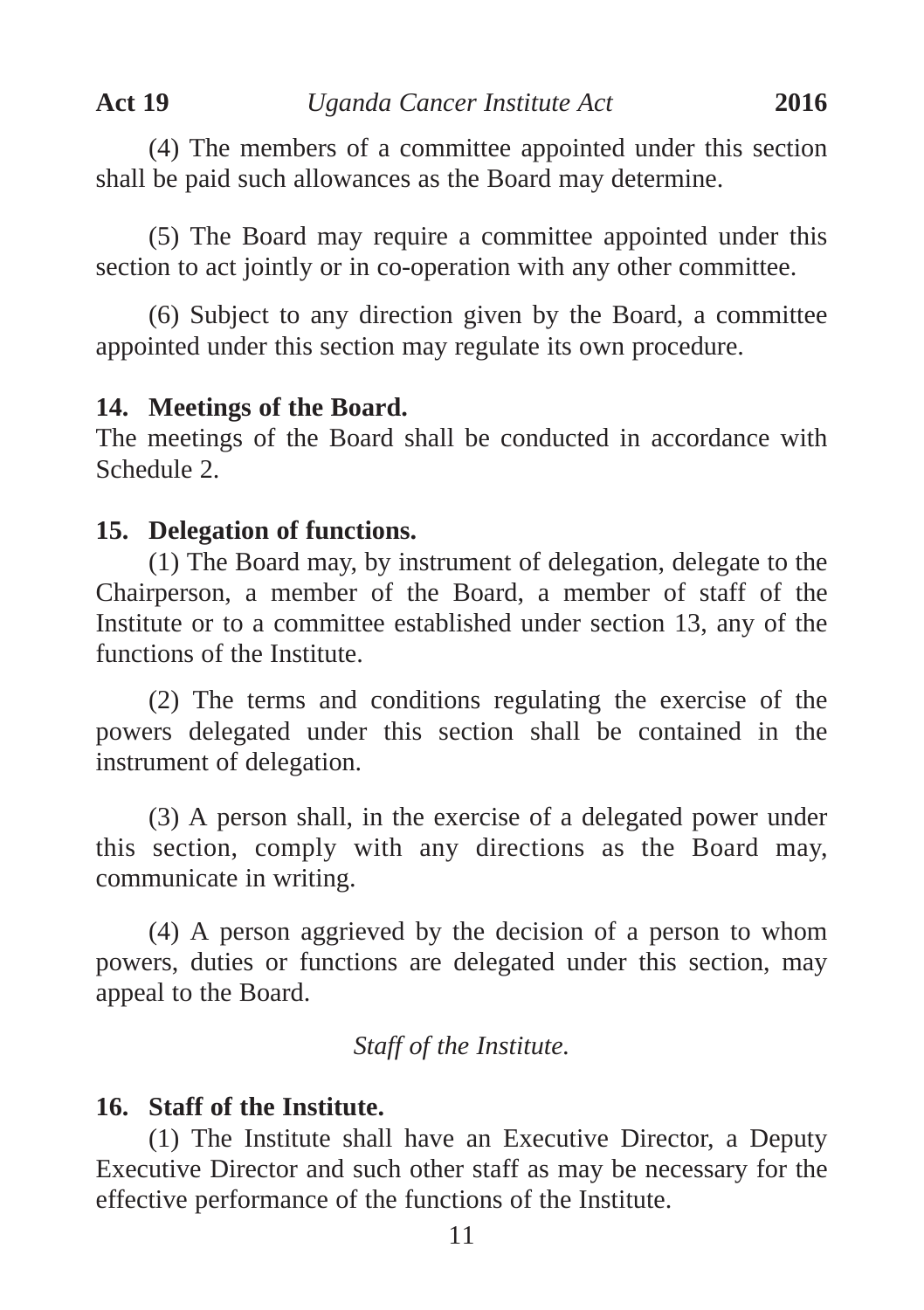(2) The Board shall, in consultation with the Health Service Commission, appoint, promote and discipline the staff of the Institute.

(3) The appointment of staff under subsection (2) shall be subject to such terms and conditions, including the minimum period of time a person shall remain a staff of the Institute before he or she is allowed to retire from the service of the Institute, as the Board may determine.

(4) The salaries, allowances, pensions and other benefits payable to the staff appointed under this section shall be determined by the Board, in consultation with the Minister and the Minister responsible for finance.

(5) Subject to subsection (3), the staff of the Institute may retire at anytime.

(6) Notwithstanding subsection (3), the staff of the Institute shall vacate office on attaining sixty years.

#### **17. Executive Director.**

(1) The staff of the Institute shall be headed by an Executive Director who shall be the chief executive and accounting officer of the Institute.

(2) The Executive Director shall be a person of high moral character and proven integrity, with the relevant qualifications and experience relating to the functions of the Institute.

(3) The Executive Director shall hold office for three years and shall be eligible for reappointment.

(4) A person shall not be appointed Executive Director who—

- (a) is an undischarged bankrupt;
- (b) has been convicted of an offence under this Act or an offence involving fraud or dishonesty by a competent court; or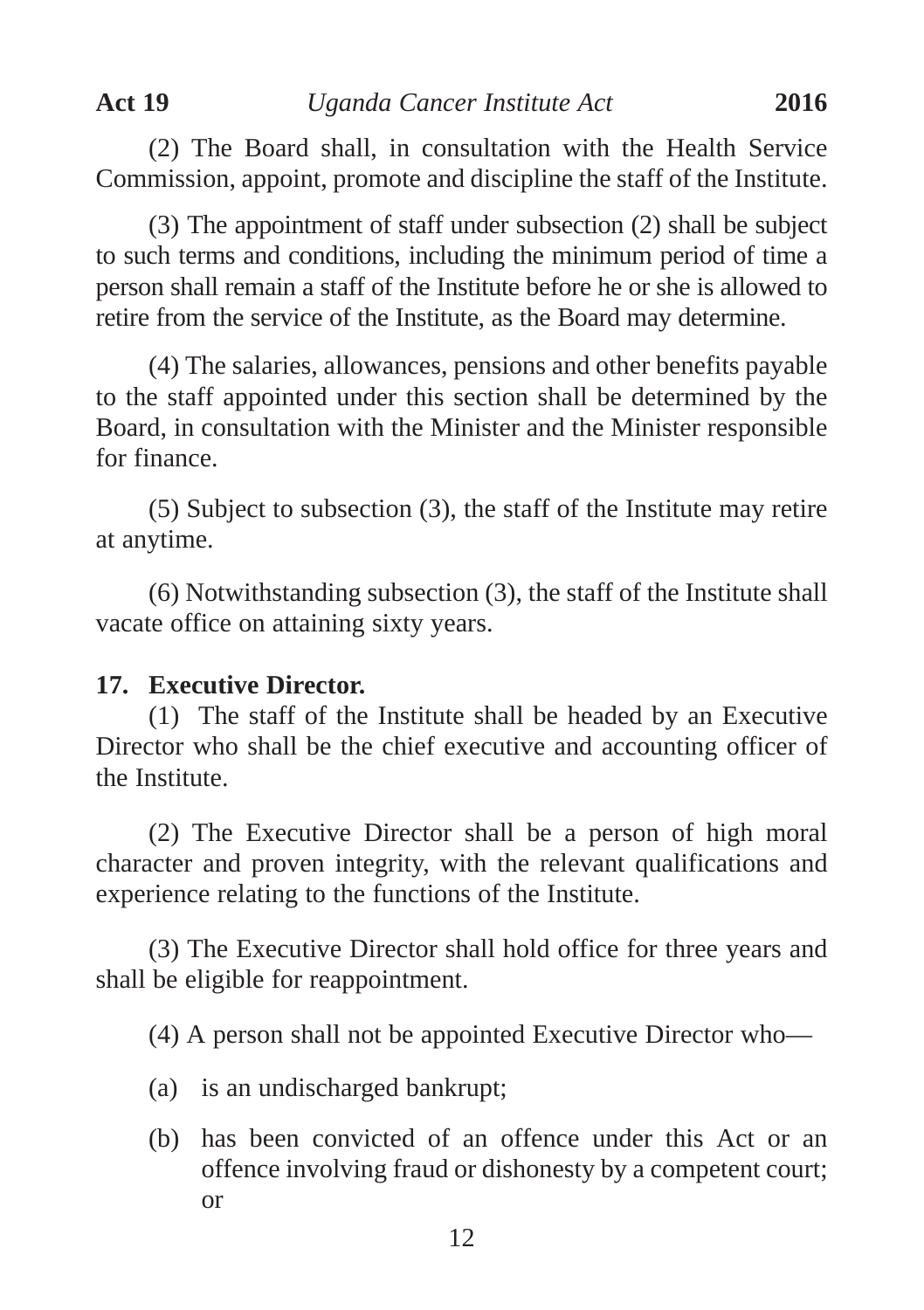(c) has been convicted of an offence and sentenced to a term of imprisonment of six months or more by a competent court without the option of a fine; or

(5) A person shall cease to hold the office of Executive Director if that person—

- (a) resigns;
- (b) is declared insolvent;
- (c) is convicted of a criminal offence in respect of which a penalty of imprisonment of six months or more is imposed without the option of a fine; or
- (d) is removed from office by the Minister on the recommendation of the Board for misbehavior or abuse of office.

### **18. Functions of Executive Director.**

(1) Subject to this Act and to the general supervision and control of the Board, the Executive Director shall be responsible for—

- (a) the implementation of the policies and programmes agreed upon by the Institute;
- (b) the development of the strategic and work plans of the Institute;
- (c) the management of the funds, property and business of the Institute;
- (d) ensuring an economic, efficient and cost effective internal management system within the Institute;
- (d) the administration, organisation and control of the staff of the Institute; and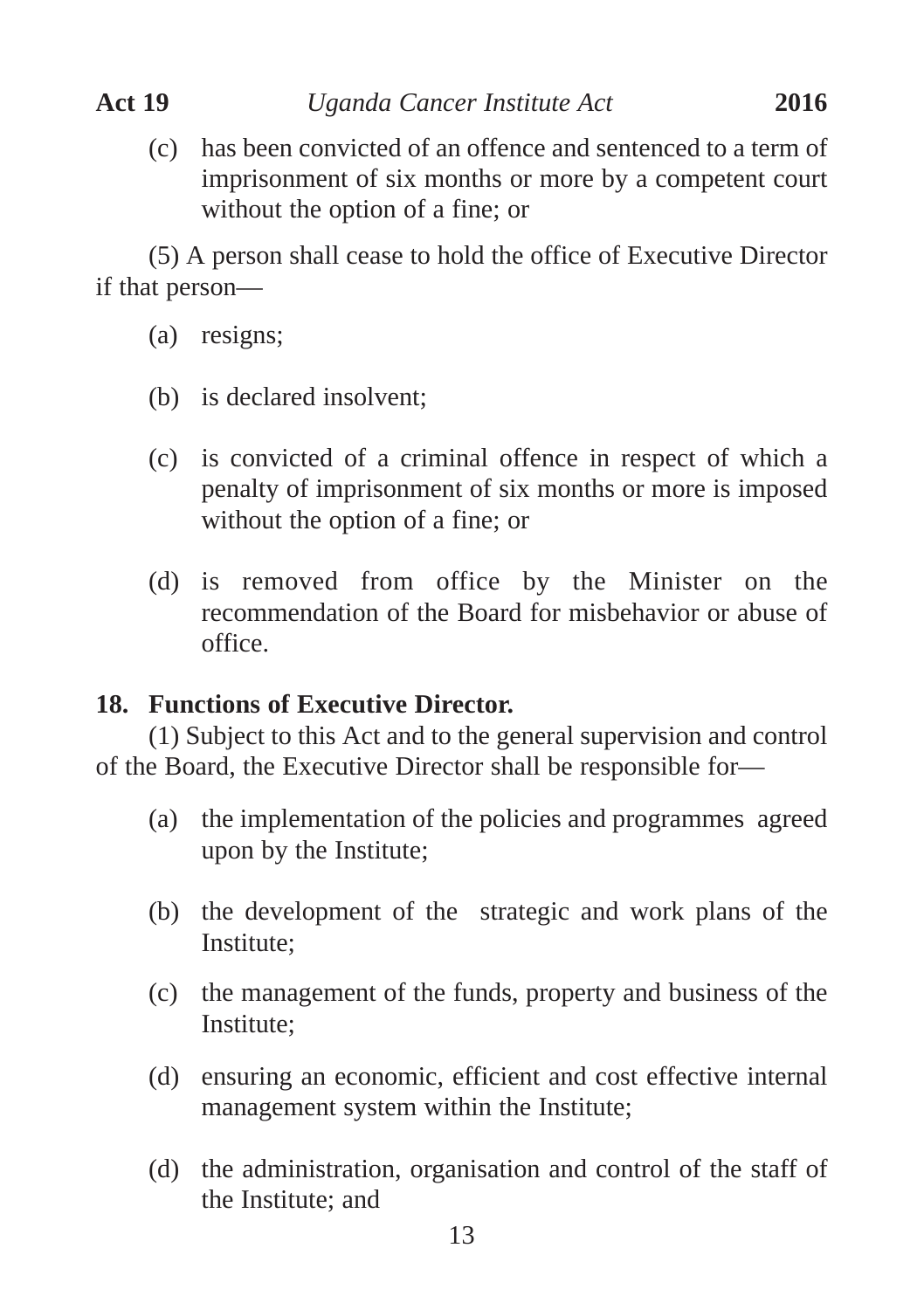(e) perform any other duty necessary for the implementation of this Act, as may be assigned to him or her by the Board.

(2) The Executive Director is, in the performance of his or her functions, answerable to the Board.

### **19. Deputy Executive Director.**

(1) The Deputy Executive Director shall hold office for three years and is eligible for re-appointment.

(2) The Deputy Executive Director shall be a full time employee of the Institute.

(3) The Deputy Executive Director shall be a person of high moral character and proven integrity, and who has substantial qualifications and experience in oncology.

(4) The Deputy Executive Director shall deputise the Executive Director.

#### *Finances of the Institute*

#### **20. Funds of the Institute.**

The funds of the Institute shall consist of—

- (a) monies appropriated by Parliament for the purposes of the Institute;
- (b) money that may accrue to the Institute in the discharge of its functions;
- (c) grants or monies donated to the Institute with the approval of the Minister and Minister responsible for finance;
- (d) money from any other source as may be approved by the Minister and the Minister responsible for finance; and
- (e) any revenue derived from the sale of any property, movable or immovable, by or on behalf of the Institute.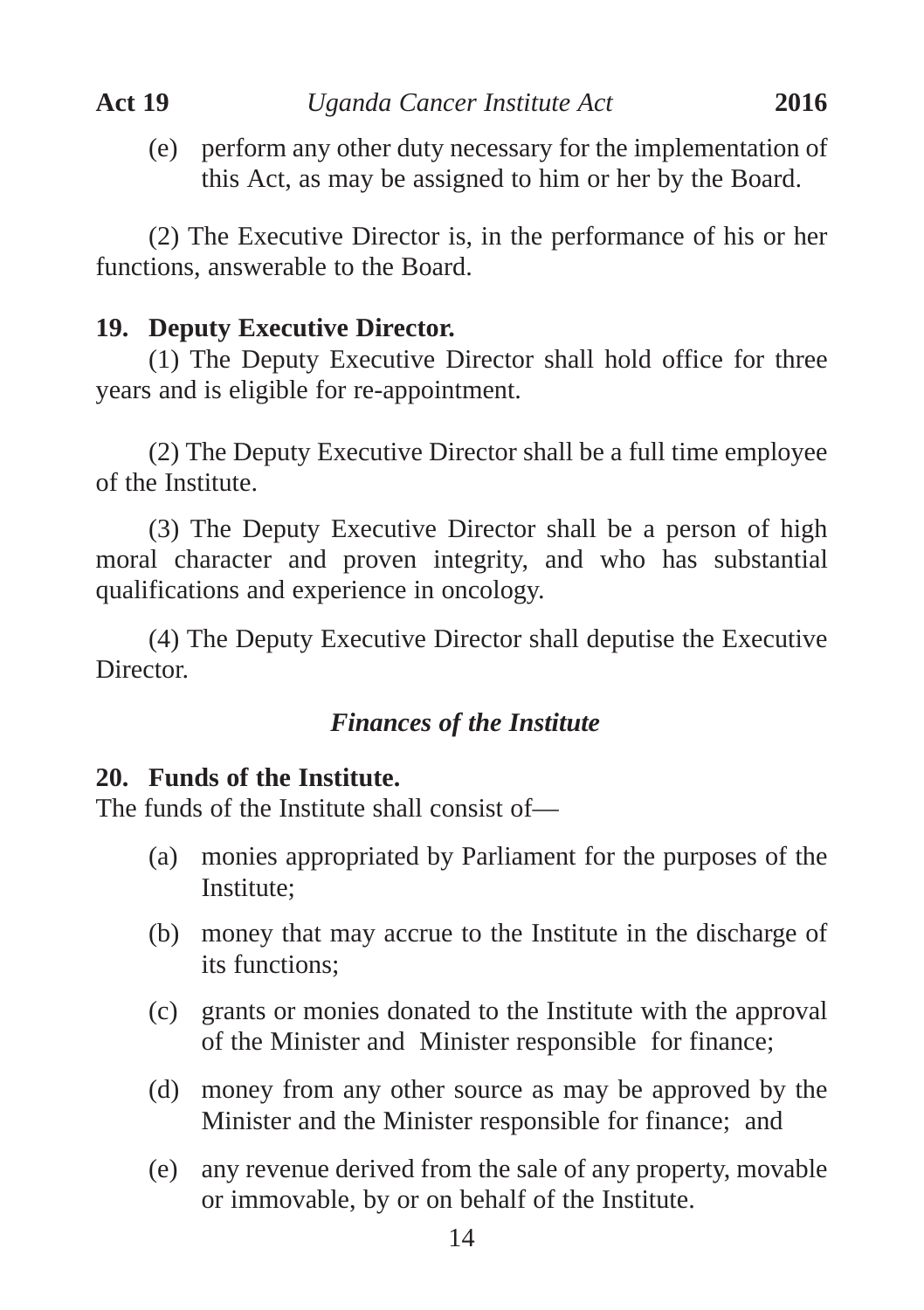# **Act 19** *Uganda Cancer Institute Act* **2016**

#### **21. Power to open and operate bank accounts.**

(1) The Institute shall open and maintain such bank accounts as are necessary for the performance of the functions of the Institute.

(2) The Executive Director shall ensure that all money received by or on behalf of the Institute is banked as soon as practicable after being received.

(3) The Executive Director shall ensure that no money is withdrawn from or paid out of any of the bank accounts of the Institute without the authority of the Board.

### **22. Borrowing powers.**

The Board may, with the approval of the Minister, and the Minister responsible for finance, borrow money from any source as may be required for meeting its obligations or for the discharge of the functions of the Board under this Act.

### **23. Estimates.**

(1) The Executive Director shall, within three months before the end of each financial year, cause to be prepared and submitted to the Board for its approval, estimates of the income and expenditure of the **Institute.** 

(2) The Board shall, within two months after receipt of the estimates referred to in subsection (1), cause to be submitted to the Minister for his or her approval, estimates of the income and expenditure as approved by the Board.

### **24. Financial year of Institute.**

The financial year of the Institute is the period of twelve months beginning on the 1st day of July of each year and ending on the 30th day of June of the next calendar year.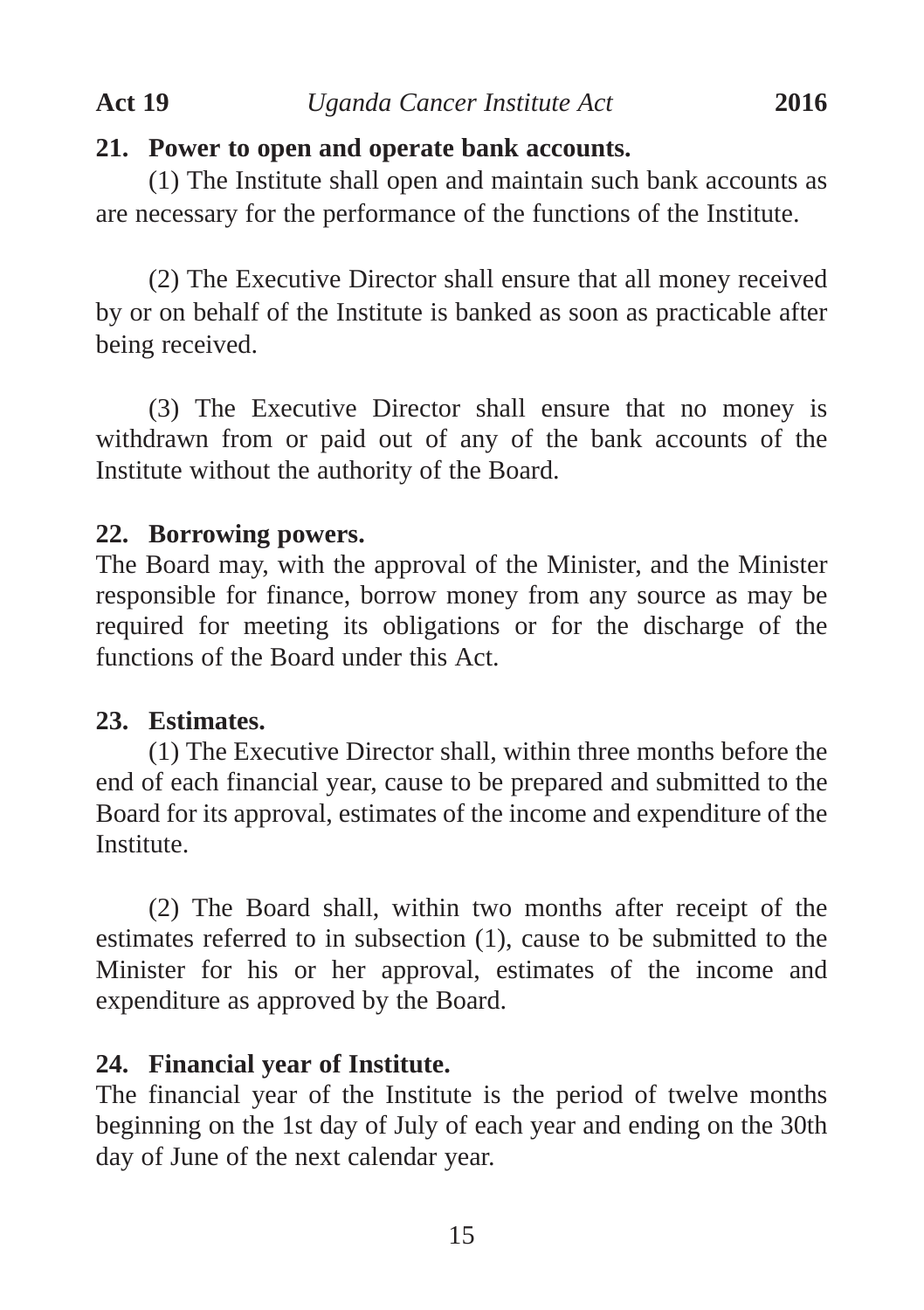#### **Act 19** *Uganda Cancer Institute Act* **2016**

#### **25. Accounts.**

(1) The Executive Director shall cause to be kept, proper books of accounts and records of the transactions of the Institute in accordance with accepted accounting principles.

(2) Subject to any direction given by the Board, the Executive Director shall cause to be prepared and submitted to the Minister, the Auditor General and the Accountant General in respect of each financial year, and not later than two months after the end of each financial year, the annual statement of accounts of the preceding year.

# **26. Audit.**

(1) The Auditor General or an auditor appointed by the Auditor General shall, in each financial year, audit the accounts of the Institute, in accordance with the National Audit Act.

(2) The Board shall ensure that, three months after the end of each financial year, a statement of accounts described in section 25 is submitted, for auditing to the Auditor General or to an auditor appointed by the Auditor General.

#### **27. Annual report.**

(1) The Board shall submit to the Minister, as soon as practicable and in any event not later than six months after the end of each financial year, a report of the activities and operations of the Institute during the year to which the report relates.

(2) The report referred to in subsection (1) shall contain—

- (a) the audited accounts of the Institute and the report of the Auditor General, on the accounts of the Institute; and
- (b) such other information as the Board may consider necessary.

(3) The Minister shall, within two months after the receipt of the annual report, submit the report to Parliament with any statement which he or she considers necessary.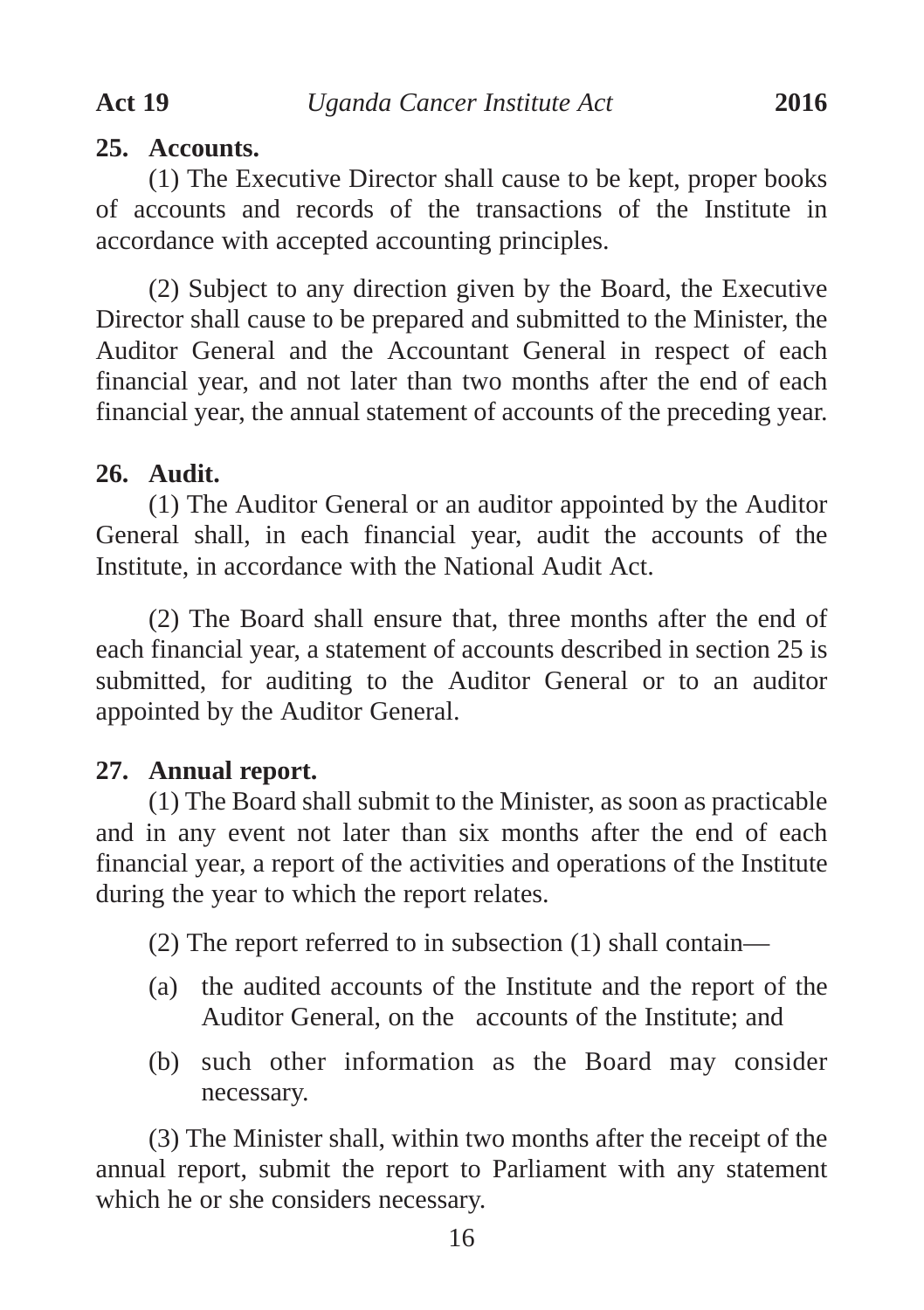**28. Compliance with Public Finance Management Act, 2015.** The Institute shall at all times comply with the provisions of the Public Finance Management Act, 2015.

PART III—GENERAL PROVISIONS

# **29. Vesting of control and management of health units.**

The Minister may by Statutory Instrument vest in the Institute the control and management of a health unit or a section of a health unit which is involved in the performance of function similar to those of the Institute.

# **30. Protection from liability.**

A member of the Board, a member of staff of the Institute or any person acting on behalf of and on the authority of the Institute is not liable in his or her person capacity in any civil or criminal proceedings in respect of any act or omission done or omitted to be done in good faith in the performance of functions under this Act.

# **31. Validity of acts of the Board.**

An act or decision of the Board shall not be invalid by reason of a vacancy in the membership of the Board where there is a defect in the appointment of a member or where a member was at the time in question disqualified or disentitled to act as a member of the Board.

# **32. Consultants.**

The Institute may, in the performance of its functions under this Act, engage the services of or work in consultation with professional or technical experts or consultants, whether in the public service or not, to enhance the performance of the Institute.

# **33. Regulations.**

(1) The Minister on the recommendation of the Institute may make regulations for the better carrying out of the functions of the Institute.

(2) Without prejudice to the generality of subsection (1), the Minister may make regulations—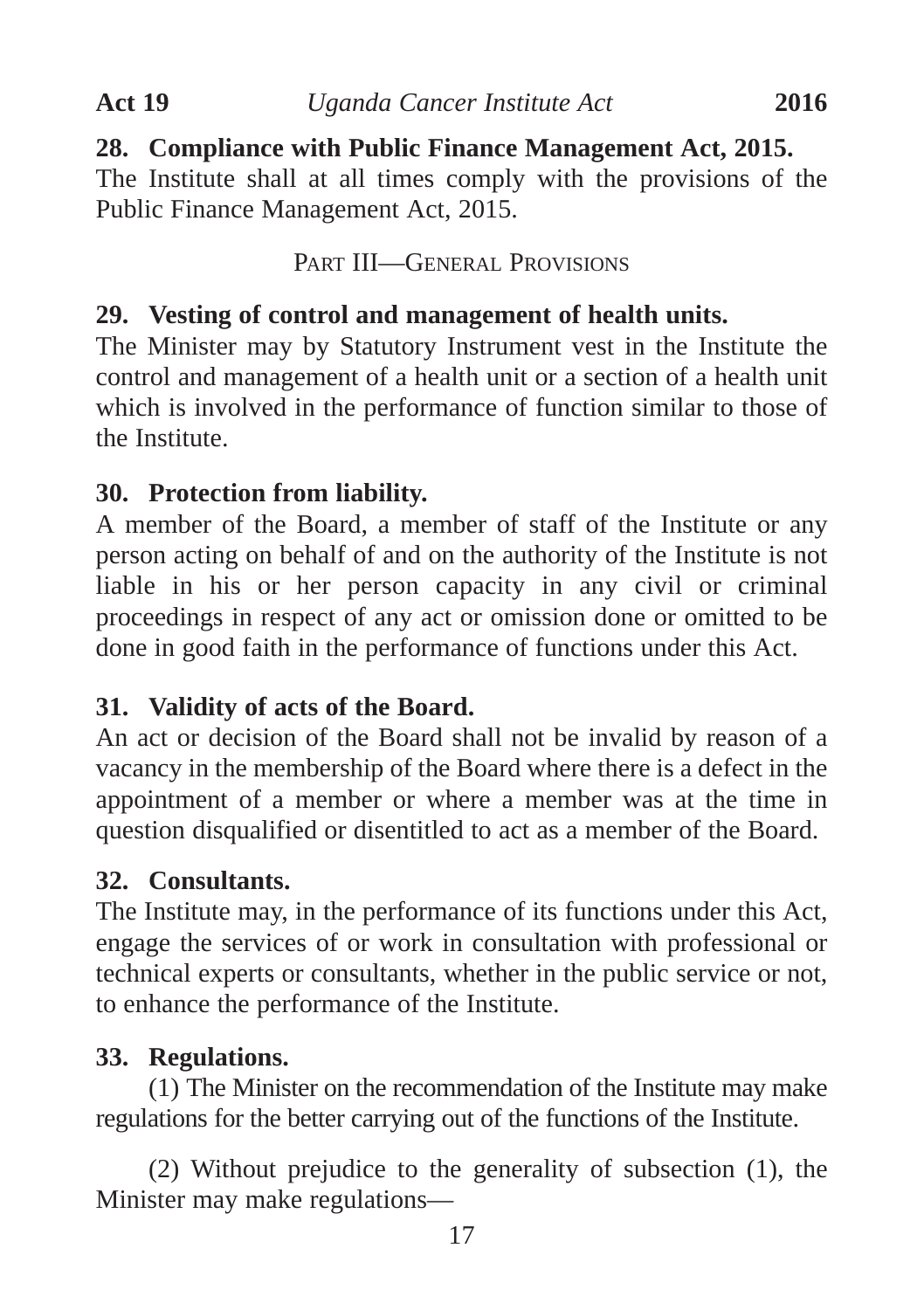- (a) providing for the custody and application of the seal of the Institute;
- (b) providing for the proper management, control and administration of the Institute;
- (c) regulating the disciplining of the staff of the Institute and providing for the disciplinary proceeding for the staff of the Institute;
- (d) prescribing the conditions and terms, including the fees and charges, upon which any services offered by the Institute within the functions of the Institute are to be offered to the patients of the Institute;
- (e) providing for any matter which in the opinion of the Institute is necessary for the efficient performance of the functions of the Institute; and
- (f) prescribing for any matter or thing which is required or permitted to be prescribed under this Act.

(3) Regulations under this Act may prescribe for the contravention of any of the provisions of the regulations, a fine not exceeding five thousand currency points or imprisonment not exceeding one year.

PART IV—TRANSITIONAL AND SAVINGS

# **34. Transfer of assets and liabilities.**

All property vested in the Uganda Cancer Institute immediately before the commencement of this Act, shall, on the commencement of this Act, remain vested in the Uganda Cancer Institute subject to all interests, liabilities, charges, obligations and trusts affecting the property.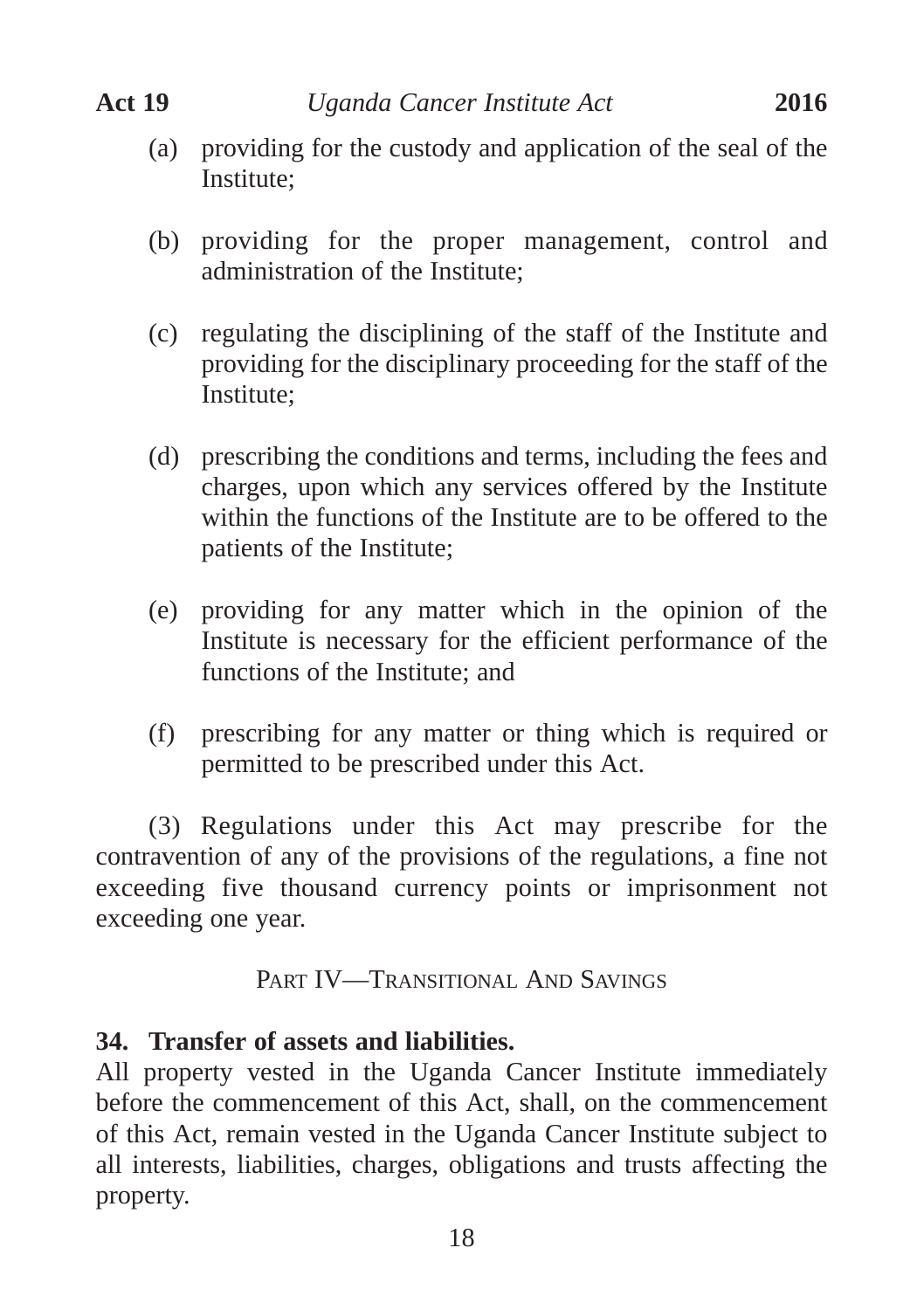# **35. Pending proceedings and claims.**

All legal proceedings and claims pending in respect of actions and activities to which the relevant laws apply shall be continued or enforced by or against the Institute in the same manner as they would have been continued or enforced by or against the Government had this Act not been enacted.

# **36. Employees of the Uganda Cancer Institute.**

(1) On the commencement of this Act—

- (a) all persons who, immediately before the commencement of this Act were employed in the Institute shall continue to be so employed under this Act; and
- (b) the terms and conditions, including the salary, on which a person referred to in paragraph (a) is employed after the commencement of this Act, shall be no less favourable than those that applied to that person's office immediately before the commencement of this Act.

(2) Subject to subsection (1) (b), the terms and conditions of employment referred to in subsection (1) may be varied after the commencement of this Act.

(3) Nothing in this Act affects the pension rights under the Pension Act of any person referred to in subsection (1).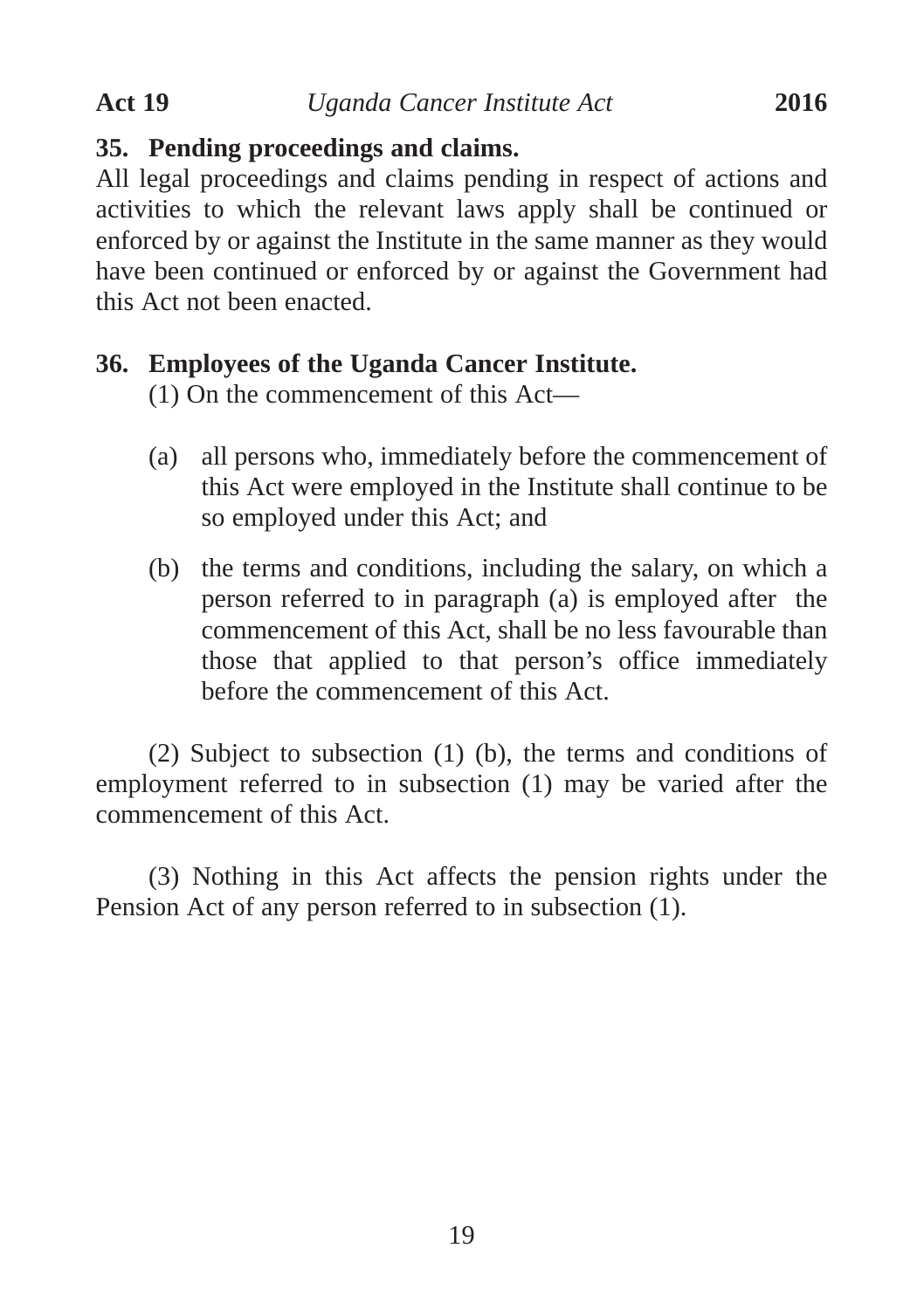# **SCHEDULES**

**SCHEDULE 1**

*Section 2*

#### **CURRENCY POINT**

A currency point is equivalent to twenty thousand shillings.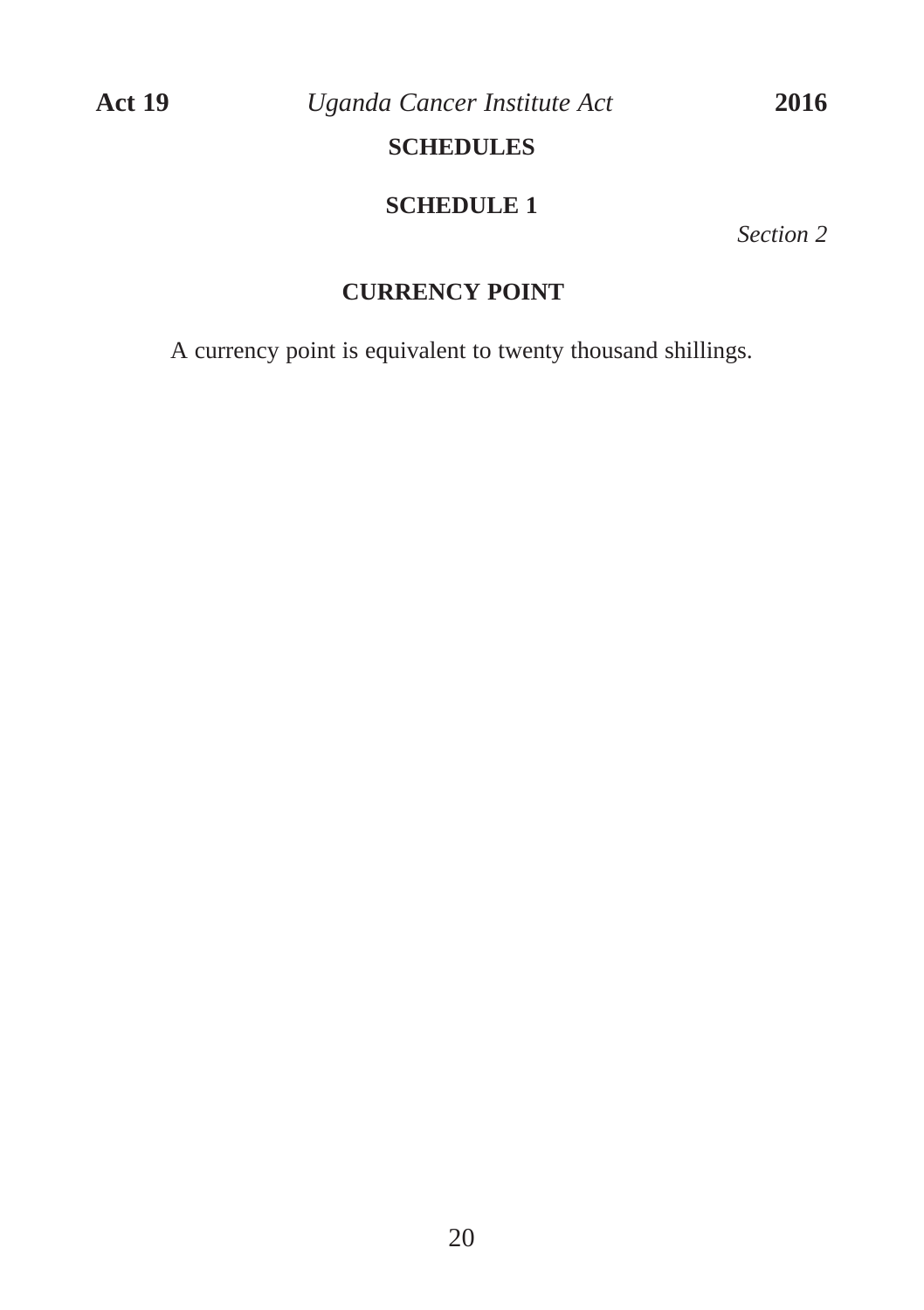#### **SCHEDULE 2**

*Section 14*

#### **Meetings of the Board**

#### **1. Meetings of the Board.**

(1) The Chairperson shall convene every meeting of the Board at times and places as the Board may determine, and the Board shall meet for the discharge of business at least once in every three months.

(2) The Chairperson may, at any time, convene a special meeting of the Board and shall call a meeting within fourteen working days, if requested to do so in writing by at least four members of the Board.

(3) Notice of a Board meeting shall be given in writing to each member at least seven working days before the day of the meeting.

(4) The Chairperson shall preside at every meeting of the Board and in the absence of the Chairperson, the members present shall appoint a member from among themselves to preside at that meeting.

#### **2. Quorum.**

(1) The quorum of a meeting of the Board is five members.

(2) All decisions at a meeting of the Board shall be by a majority of the votes of the members present and voting and in case of an equality of votes, the person presiding at a meeting shall have a casting vote in addition to his or her deliberative vote.

#### **3. Minutes of meetings.**

(1) The Board shall cause to be recorded and kept, minutes of all meetings of the Board in a form approved by the Board.

(2) The minutes recorded under this paragraph shall be submitted to the Board for confirmation at its next meeting following that to which the minutes relate and when so confirmed, shall be signed by the Chairperson and the Secretary to the Board, in the presence of the members present at that meeting.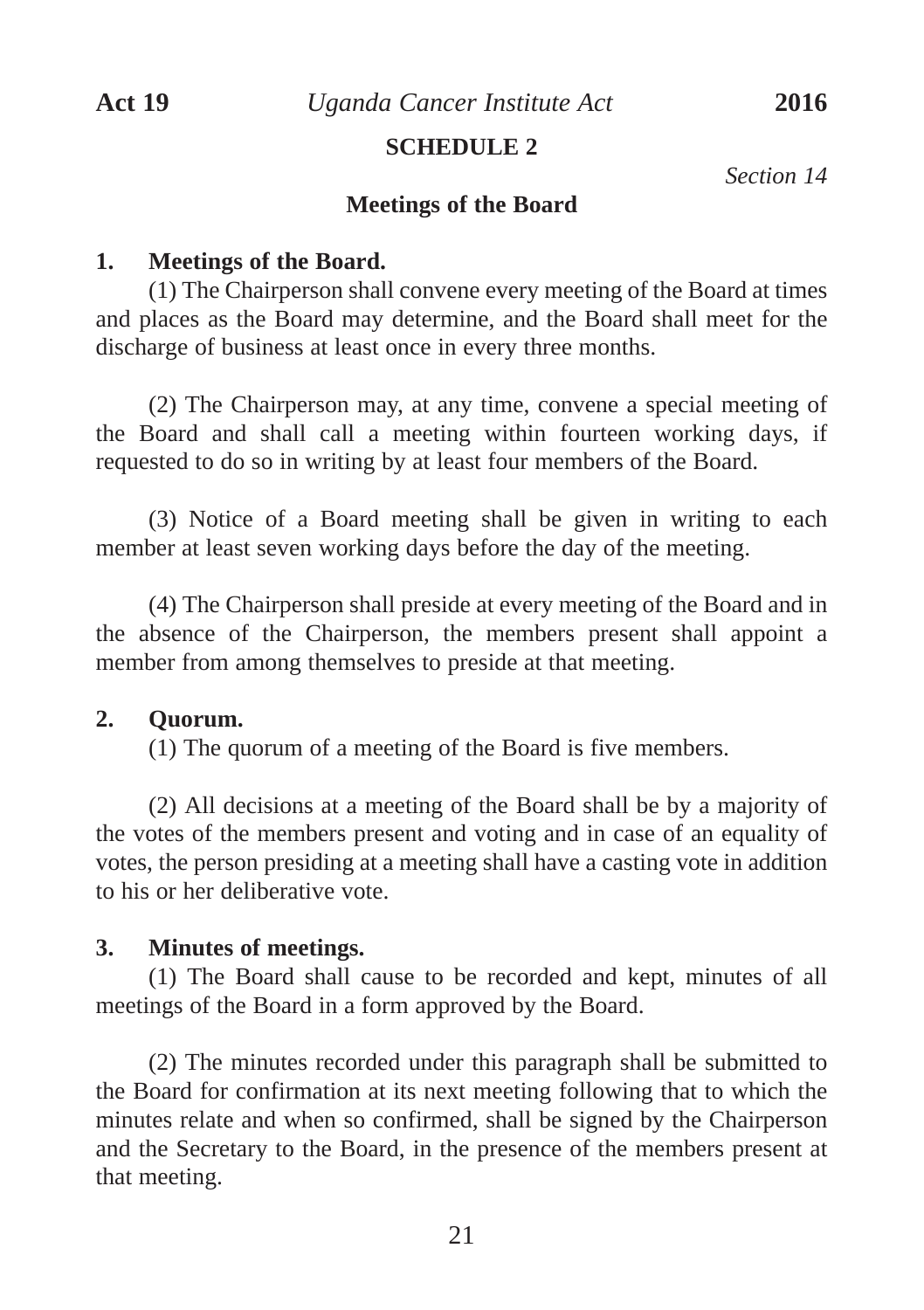# **Act 19** *Uganda Cancer Institute Act* **2016**

#### **4. Decision by circulation of papers or any other acceptable mode.**

(1) Subject to subparagraph (2), a decision of the Board may be made by the circulation of the relevant papers among the members and the expression of their views in writing, but any member is entitled to request that any such decision is deferred until the subject matter is considered at a meeting of the Board.

(2) A decision made by circulation of papers under this paragraph is not valid unless it is supported by not less than five members.

#### **5. Power to co-opt.**

(1) The Board may co-opt any person who, in the opinion of the Board, has expert knowledge concerning the functions of the Board, to attend and take part in the proceedings of the Board.

(2) A person co-opted under this section may take part in any discussions at the meeting of the Board in which he or she is required but shall not have any right to vote at that meeting.

#### **6. Validity of proceedings not affected by vacancy.**

The validity of any proceedings of the Board shall not be affected by a vacancy in its membership or by any effect in the appointment or qualification of a member or by reason that a person not entitled, took part in its proceedings.

#### **7. Disclosure of interest of members.**

(1) A member of the Board who is in any way directly or indirectly interested in a decision made or proposed to be made by the Board, or in any other matter which falls to be considered by the Board, shall disclose the nature of his or her interest at a meeting of the Board.

(2) A disclosure made under subparagraph (1) shall be recorded in the minutes of that meeting.

(3) A member who makes a disclosure under paragraph (1) shall not-

(a) be present during any deliberation of the Board with respect to that matter; or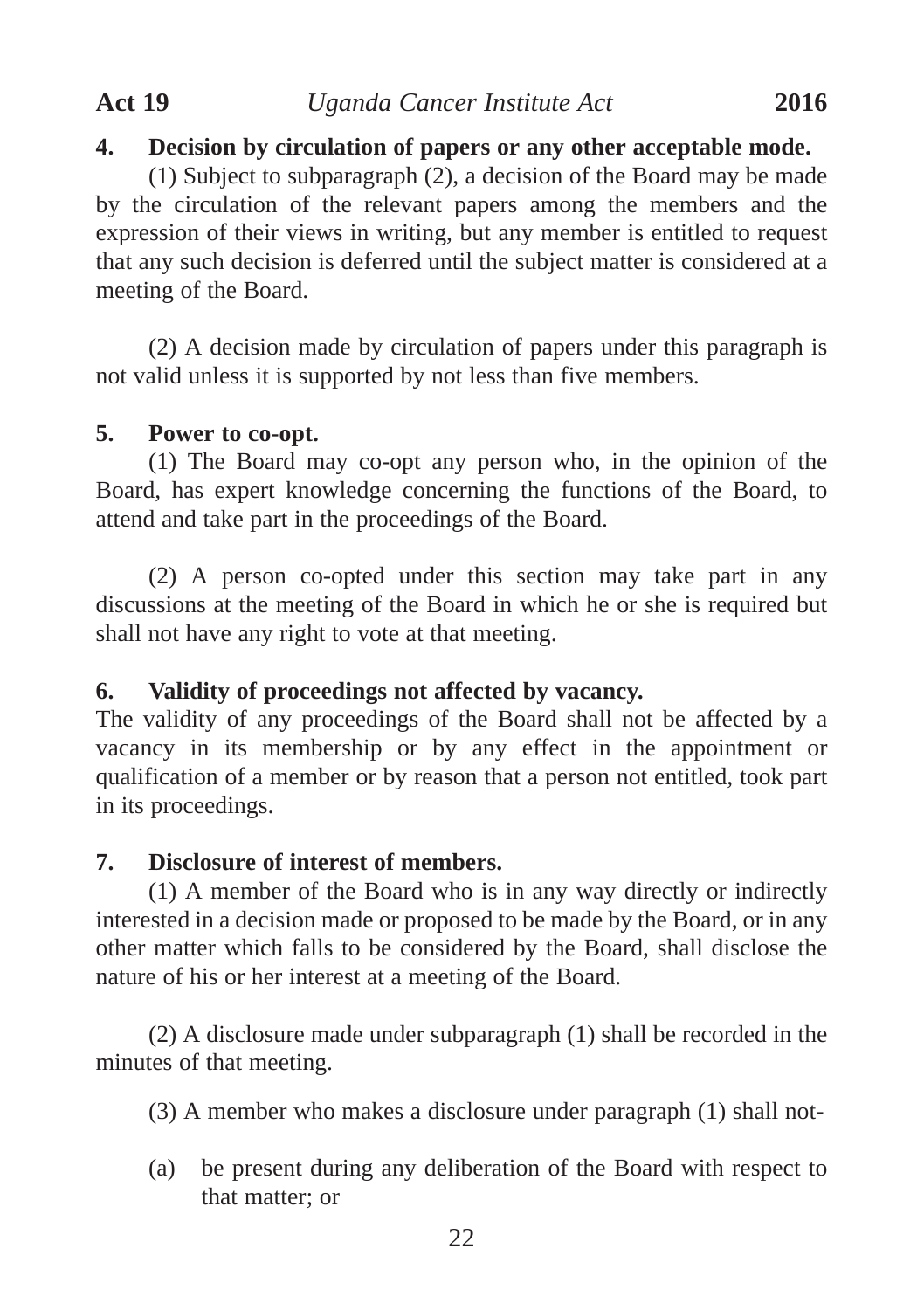(b) take part in any decision of the Board with respect to that matter.

(4) For purposes of determining the quorum, a member who withdraws from a meeting or who is not taking part in a meeting under subparagraph (3) shall be treated as being present.

#### **8. Board may regulate its procedure.**

Subject to this Schedule, the Board may regulate its own procedure or any other matter relating to its meetings.